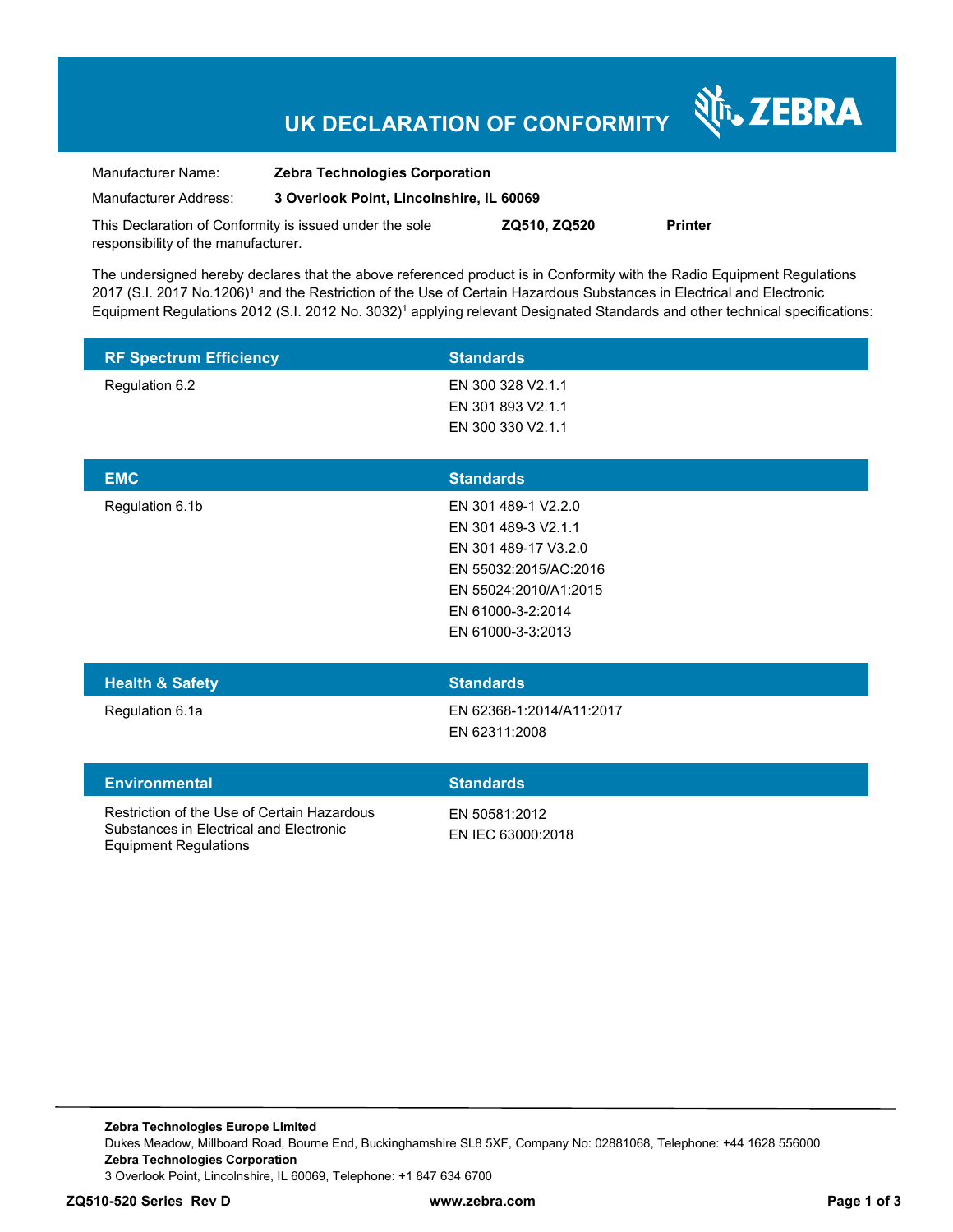## **UK DECLARATION OF CONFORMITY**



With regard to the Radio Equipment Regulations 2017 (S.I. 2017 No.1206)<sup>1</sup>, the conformity assessment procedure referred to in regulation 41(4)(a) and detailed in Schedule 2 has been followed.

 $^{\rm 1}$  As amended by applicable EU withdrawal legislation implemented at the time of issuing this declaration

### **Signed on behalf of Zebra Technologies Corporation**

Cach

*(Authorized Corporate Signature)* Jay Cadiz Rev: A Manager, Compliance Engineering Place: Lincolnshire, USA